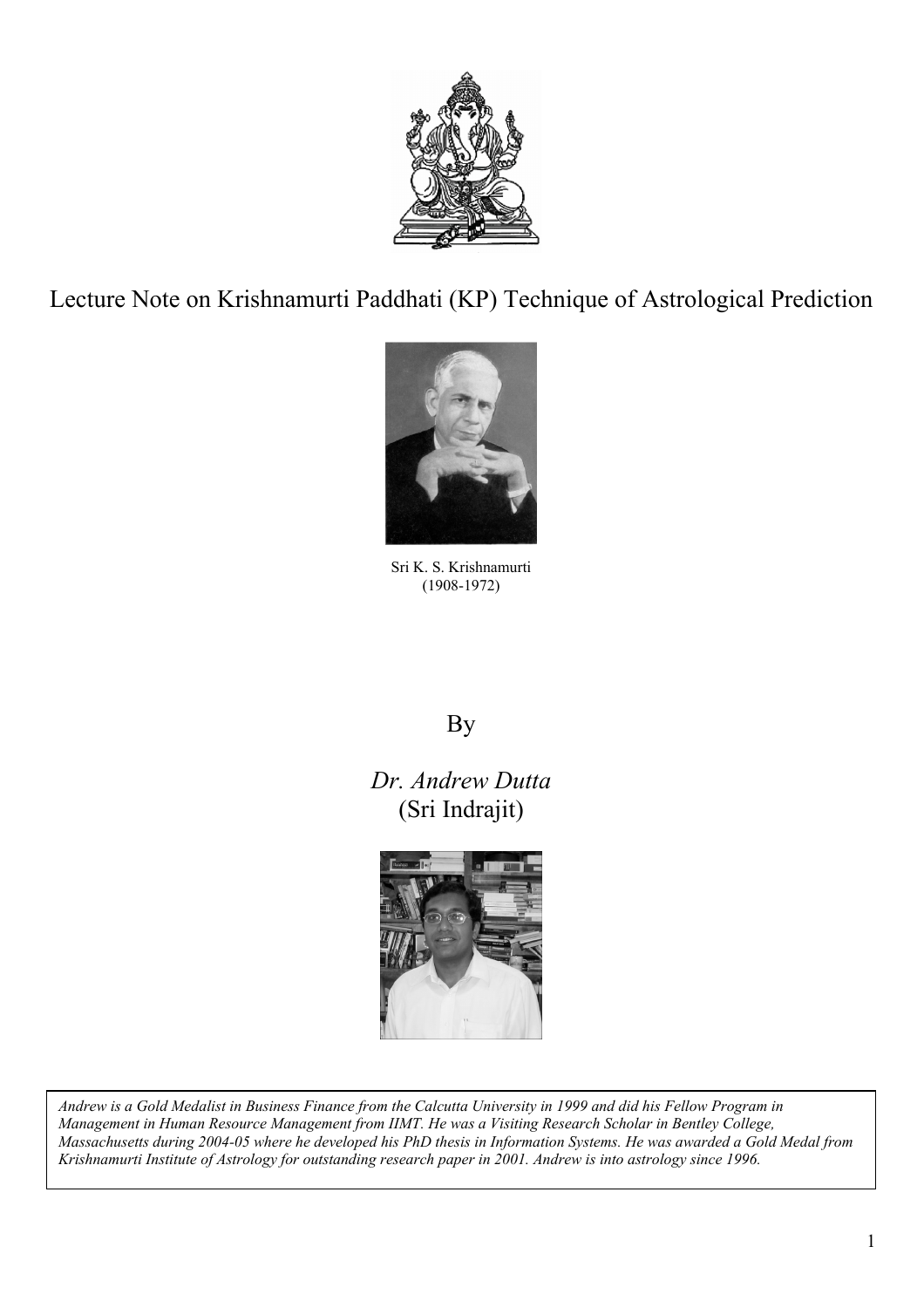- The Krishnamurti Paddhati (KP) system of astrological prediction was invented by Sothida Mannan, Jyotish Marthand late Prof. K. S. Krishnamurti (1908-1972) in early 1960s.
- The KP technique is based on the fundamental tenets of traditional astrology since the 9 planets, 12 rashis and bhavas and the 27 constellations are same in their effect and significations in KP as they are in traditional astrology.
- It is a common notion in the minds of many KP learners and practitioners that the inventor of KP, late K. S. Krishnamurti decried the Vedic system of astrology as it is practiced in India. **Nothing is far from truth than this wrong notion.**
- $\bullet$  Hariharan<sup>1</sup>, the illustrious younger son of late Krishnamurti pointed out that "it is grievous error to think that Prof. Krishnamurti disparaged Hindu or Western astrology…..In the preliminary chapters of KP Reader II Prof. Krishnamurti exhorts students of astrology to learn thoroughly the works of our sages and all books on astrology written by scholars on the subject" (p: 22).
- In the KP technique, KSK has broken up each constellation of 13 deg 20 mins in 9 unequal sub-divisions based on the proportions of the Vimsottori Dasa system. This 'sub-division' of the constellations was called by him as 'Sub'.
- Therefore, a total of 249 'Subs' were created by him. (27 stars  $X$  9 sub-divisions = 243 PLUS 6 more for change of signs in Aries, Leo, Sagittarius and Gemini, Libra and Aquarius).
- In KP, the method of House division followed in the Placidus System of House Division (also called as the Semi-Arc System). Therefore, lot of importance in put on the latitude and longitude of birth and the place of judgment of the astrologer in case of Horary.
- The cusp of a house is considered as the beginning of a house. Moreover, all the 12 bhavas may not be of equal length.
- KSK also invented the 'Ruling Planets' for KP, which were the Lagna lord, Moon starlord, Moon signlord and Daylord at the time and place of judgment of the astrologer. Later, Lagna starlord was included in RP.
- Let us take an example.

 $\overline{a}$ <sup>1</sup> Hariharan, K. (1993). Notable Persons and Krishnamurti Padhdhati. Krishnamurti Publications, Madras, India.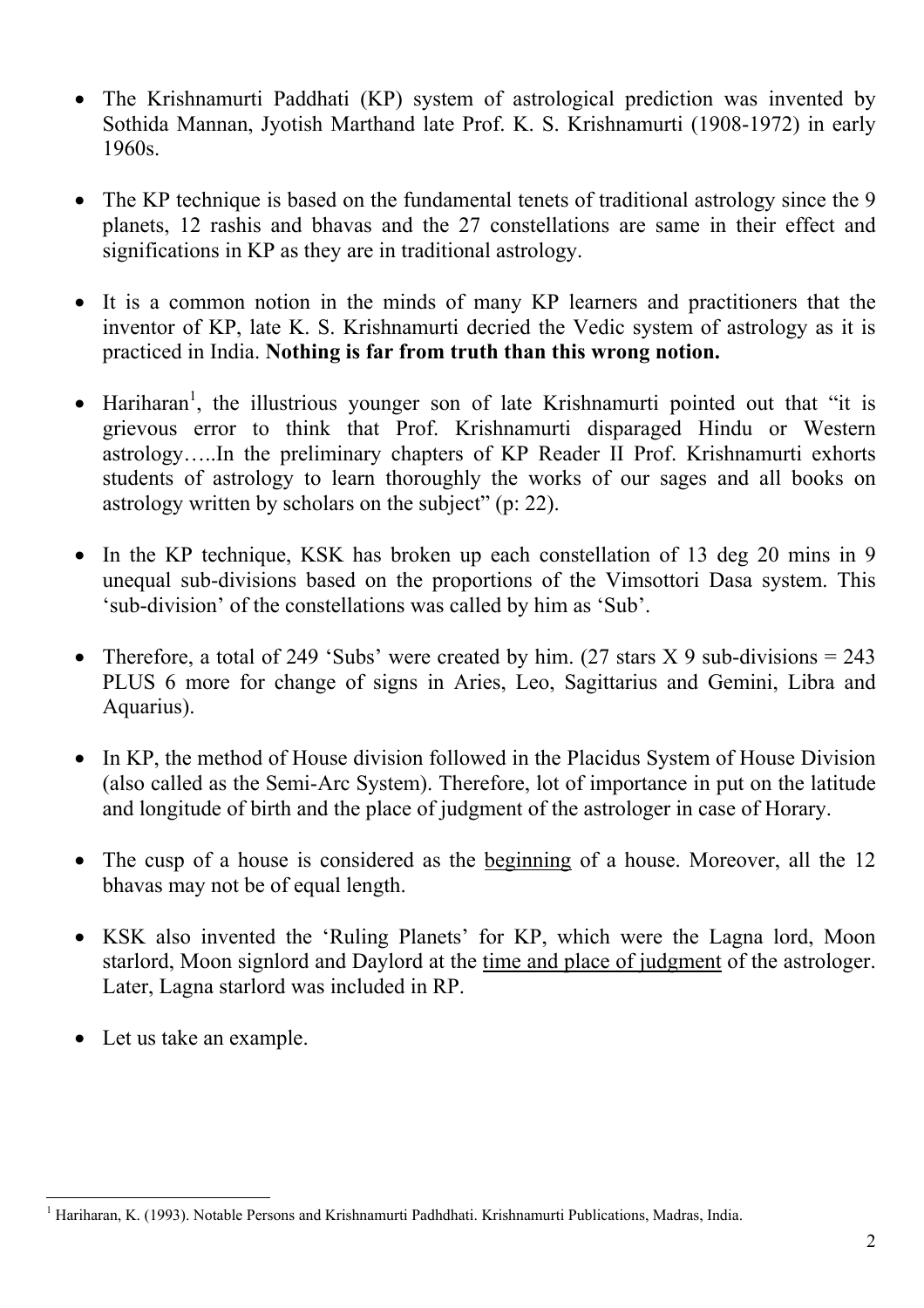# **Example No. 1**

Any progeny promised for the lady?

| Date of Birth:<br>Time: | 19-04-1933<br>2:40 PM (IST) |
|-------------------------|-----------------------------|
| Place of Birth:         | Madras 13N04                |
|                         | 80E17                       |
| Ayanamsa:               | $22deg49$ (KP)              |

| VIII 12.04.31<br>Mer 08.43.52                | Ven 05.26.04<br>Sun 06.01.40<br>IX 13.13.18 | X 13.49.25                                                   | For 09.52.15<br>XI 13.20.11 |
|----------------------------------------------|---------------------------------------------|--------------------------------------------------------------|-----------------------------|
| VII 12.23.50<br>Rah 12.20.13<br>Moo 03.30.04 |                                             | Bhava                                                        | XII 12.38.57                |
| Sat 22.25.07<br>VI 12.38.57                  |                                             | Mar 08.20.55<br>Ket 12.20.13<br>  12.23.50<br>(Jup) 21.07.37 |                             |
| $V$ 13.20.11                                 | IV 13.49.25                                 | III 13.13.18                                                 | II 12.04.31                 |

## Cuspal Position

## Planetary Position

|                | Cusp SGN Degree SGL STL SL SSL |  |                 |  | Pla SGN Degree                   | SGL STL SL SSL  |  |
|----------------|--------------------------------|--|-----------------|--|----------------------------------|-----------------|--|
|                |                                |  |                 |  |                                  |                 |  |
| $\overline{I}$ | Leo 12.23.50                   |  | Sun Ket Mer Mar |  | Sun Ari 06.01.40                 | Mar Ket Rah Jup |  |
| II             | Vir 12.04.31                   |  | Mer Moo Rah Rah |  | Moo Aqu 03.30.04                 | Sat Mar Ven Rah |  |
| III            | Lib 13.13.18                   |  | Ven Rah Mer Ven |  | Mar Leo 08.20.55                 | Sun Ket Jup Ket |  |
| IV             | Sco 13.49.25                   |  | Mar Sat Rah Mer |  |                                  |                 |  |
| V              | Saq 13.20.11                   |  | Jup Ven Ven Ven |  | Mer Pis 08.43.52                 | Jup Sat Ven Moo |  |
| VI             | Cap 12.38.57 Sat Moo Rah Sat   |  |                 |  | Jup Leo 21.07.37                 | Sun Ven Jup Ven |  |
| VII            | Aqu 12.23.50                   |  | Sat Rah Sat Jup |  | Ven Ari 05.26.04                 | Mar Ket Mar Ven |  |
| VIII           | Pis 12.04.31                   |  | Jup Sat Moo Sun |  | Sat Cap 22.25.07                 | Sat Moo Ven Mer |  |
| IX             | Ari 13.13.18                   |  | Mar Ket Mer Sat |  | Rah Aqu 12.20.13                 | Sat Rah Sat Jup |  |
| X.             | Tau 13.49.25                   |  | Ven Moo Rah Mar |  |                                  |                 |  |
| ΧI             | Gem 13.20.11                   |  | Mer Rah Mer Sun |  | Ket Leo 12.20.13                 | Sun Ket Mer Moo |  |
| XII            | Can 12.38.57 Moo Sat Mar Ket   |  |                 |  | For Gem 09.52.15 Mer Rah Jup Sun |                 |  |

General Significator - Cusp

| Cusp | In Star Of Occupant | Occupants   | In Star of Owner | Owner |
|------|---------------------|-------------|------------------|-------|
|      |                     | Jup         |                  | Sun   |
| ΙI   |                     |             |                  | Mer   |
| III  |                     |             | Jup              | Ven   |
| IV   |                     |             | Moo              | Mar   |
| V    |                     |             |                  | Jup   |
| VI   | Sat Mer Rah         | Moo Sat Rah | Mer              | Sat   |
| VII  |                     | Mer         | Mer              | Sat   |
| VIII | Jup                 | Sun Ven     |                  | Jup   |
| ΙX   |                     |             | Moo              | Mar   |
| X    |                     |             | Jup              | Ven   |
| XI   |                     |             |                  | Mer   |
| X11  | Moo Sun Mar Ven Ket | Mar Ket     | Sat              | Moo   |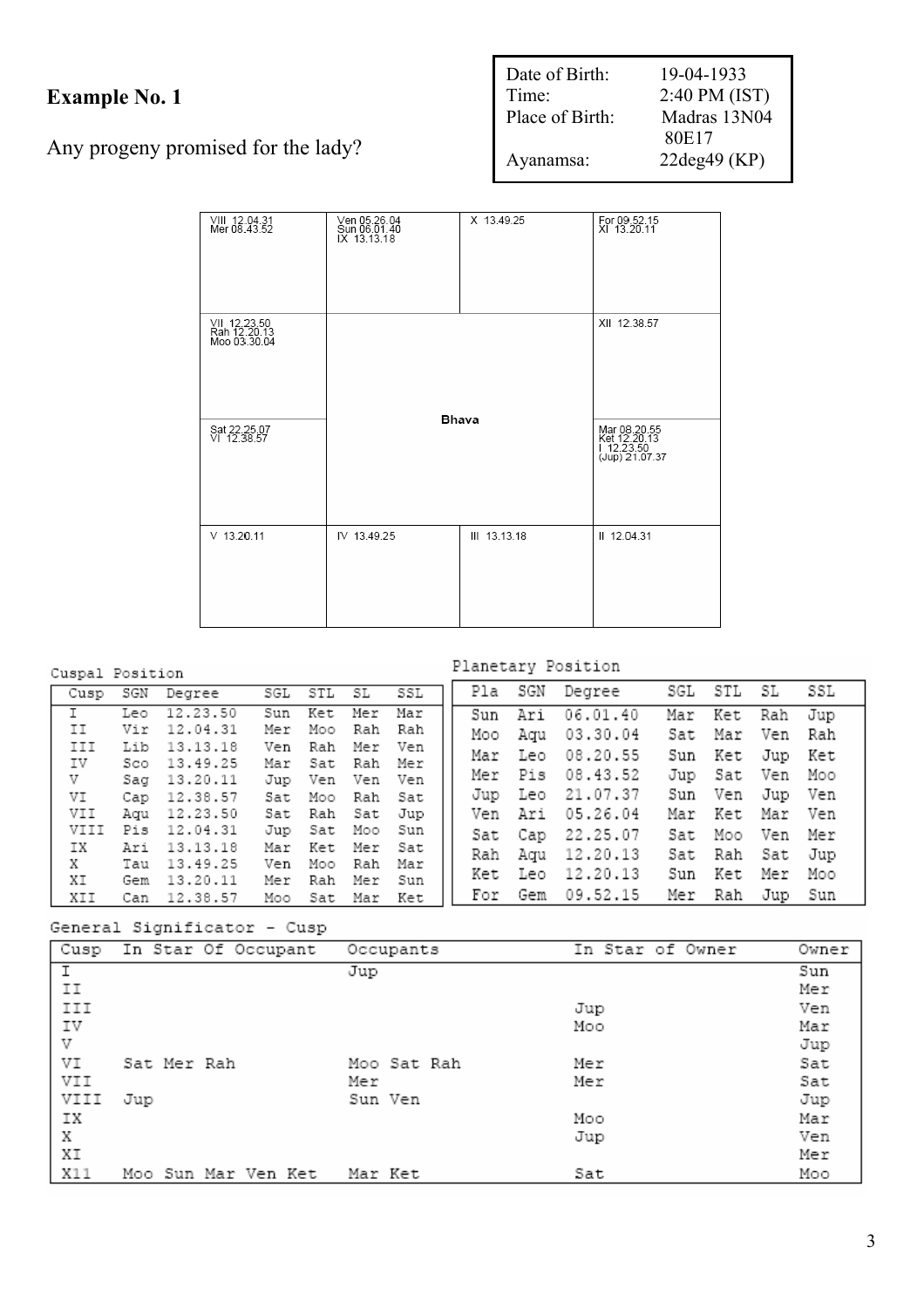- According to KP technique, the matter under consideration is judged from the 'cuspal sublord' of the concerned bhava.
- In this example, child birth is to be judged from the  $5<sup>th</sup>$  CUSPAL SUBLORD—VENUS.
- $\bullet$  5<sup>th</sup> cuspal sublord Venus is in Aries (a barren sign). Venus is conjunct with Sun (lord of Lagna—negating  $2<sup>nd</sup>$  house of Kutumba sthana), lord of Leo—another barren sign.
- The only significator of 5th house, Jupiter, is himself in Leo and is a strong L1 significator of  $8<sup>th</sup>$  indicating adoption. So, no child for this lady is promised.
- Finding significator of each Houses:
	- $\circ$  L1 Planet in the star of the occupant of a bhava
	- o L2 Planet occupying a bhava
	- $\circ$  L<sub>3</sub> Planet in the star of the owner of a bhava
	- $\circ$  I 4 Planet who owns the bhava.
- 2 Fundamental Tenets of KP
	- o "Tenants are stronger than the owners"
	- o A planet will give the results of its constellation lord.
- Nodes gives the results in the following order:
	- 1. Conjunction
	- 2. Aspects received
	- 3. Star lords
	- 4. Sign lords
- In KP horary astrology, retrogression of planets plays a very important role. If the main house cuspal sublord is posited in the star of a retrograde planet, then the concerned matter is not expected to fructify.
- Let's take a horary example in the next page.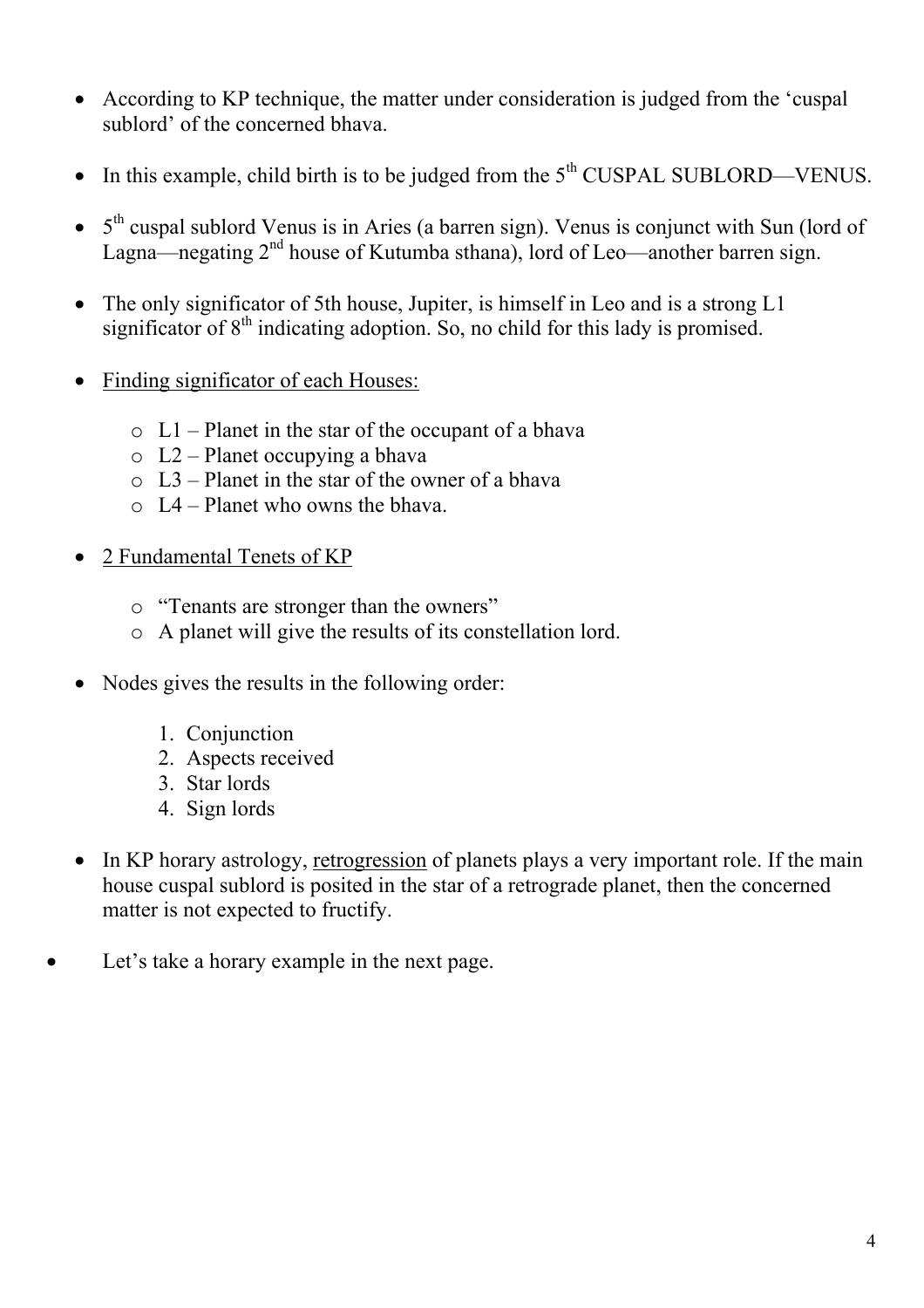## **Example No. 2**  My monthly menses has stopped. Am I pregnant?

**KP Hor. No. # 248**  Date of analysis: 15-04-2007 Time of analysis: 7:16 pm (IST) Place of analysis: Hyderabad

17N25 78E27

| 126.06.40<br>Mer 13.54.25<br>Moo 04.15.36    | Sun 01.21.56<br>II 28.30.28 | Ven 10.13.10<br>III 25.35.36 | IV 20.51.27                    |
|----------------------------------------------|-----------------------------|------------------------------|--------------------------------|
| Rah 20.16.43<br>XII 19.25.22<br>Mar 13.13.24 |                             | Bhava                        | $V$ 17.47.17<br>Sat 24, 19, 32 |
| XI 17.47.17                                  |                             | VI 19.25.22<br>Ket 20.16.43  |                                |
| X 20.51.27                                   | Jup 25.46.59<br>IX 25.35.36 | VIII 28.30.28<br>TL 12.24.22 | For 15.18.02<br>VII 26.06.40   |

### Cuspal Position

#### Planetary Position Cusp SGN Degree SGL STL  $SL$ SSL  $STL$  $\overline{\text{SL}}$  $\overline{\text{SSL}}$ Pla SGN Degree SGL  $Jup$  $\overline{\text{I}}$ Pis  $26.06.40$ Mer Jup Jup  $\mathtt{II}$ Ari 28.30.28 Mar Sun Rah  $Sun$ Ari  $01.21.56$ Mar Ket Ven Moo Mar III Tau 25.35.36 Ven Mar Rah Ven Pis Moo 04.15.36 Jup Sat Sat Ven IV Gem 20.51.27 Jup Jup Ket Mer Mar Aqu 13.13.24 Sat Rah Mer Ven V Can 17.47.17 Moo Mer Mer Rah Mer Pis 13.54.25 Jup Sat Rah Mer VI Leo 19.25.22 Sun Ven Rah Ven 25.46.59 Sco Mer Rah Sun Jup Mar Vir 26.06.40 VII Mer Mar Jup Jup 10.13.10 Moo Rah Ven Tau Ven Моо Jup VIII 28.30.28 Lib Ven Ven Mer 24.19.32 Rah Sat Can Moo Mer Rah  $Sco$ 25.35.36 Mer Rah Ven IX Mar Aqu 20.16.43 Sat Jup Jup Sat Rah X Sag 20.51.27 Jup Ven Jup Mer Ket Leo 20.16.43 Sun Ven Jup Jup ΧI Cap 17.47.17 Sat Moo Mer Mer XII Aqu 19.25.22 Sat Rah Mar Jup For Vir 15.18.02 Mer Moo Jup Mar

#### General Significator - Cusp

| Cusp | In Star Of Occupant | Occupants   | In Star of Owner | Owner |
|------|---------------------|-------------|------------------|-------|
|      |                     | Sun         | Rah              | Jup   |
| IΙ   | Ket                 | Ven         |                  | Mar   |
| III  |                     |             | Ket              | Ven   |
| IV   |                     |             | Jup Sat          | Mer   |
| V    | Moo Mer             | Sat         | Ven              | Moo   |
| VI   | Sun                 | Ket         |                  | Sun   |
| VII  |                     |             | Jup Sat          | Mer   |
| VIII |                     |             | Ket              | Ven   |
| ΙX   | Rah                 | Jup         |                  | Mar   |
| Х    |                     |             | Rah              | Jup   |
| ΧI   |                     | Mar         | Moo Mer          | Sat   |
| X11  | Ven Jup Sat Mar     | Moo Mer Rah | Moo Mer          | Sat   |